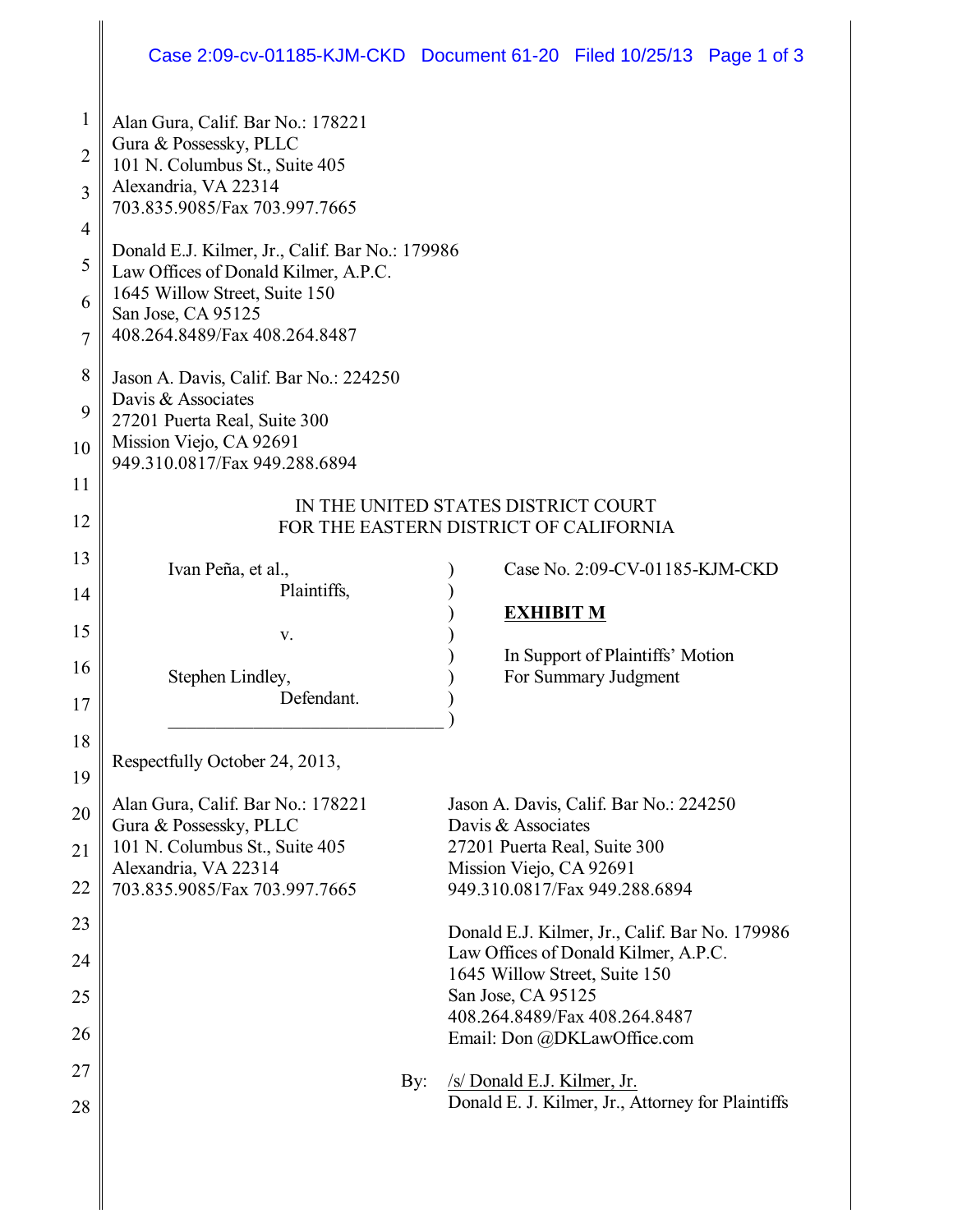# **CHIEF, METROPOLITAN POLICE DEPARTMENT**

#### **\_\_\_\_\_\_\_\_\_\_\_\_\_\_\_\_\_\_\_\_\_\_\_\_\_\_\_\_\_\_\_\_\_\_\_\_\_\_\_\_\_\_\_\_\_\_\_\_\_\_\_\_\_\_\_\_ NOTICE OF EMERGENCY AND PROPOSED RULEMAKING**

The Chief of the Metropolitan Police Department, pursuant to subsections 504(e)(4), 504(f), and section 712 of the Firearms Regulations Control Act of 1975 (Act), effective March 31, 2009 (D.C. Law 17-0372; 56 DCR 1365), hereby gives notice of the adoption on an emergency basis of an amendment to add section 2325 to Chapter 23 (Guns and Other Weapons) of Title 24 (Public Space and Safety) of the District of Columbia Municipal Regulations (DCMR). The rulemaking exempts certain single action pistols manufactured before 1985 from the application of section 504 of the Act, and establishes that certain other types of pistols manufactured before 1985 are deemed included on the newly created District Roster of Handguns Determined Not to be Unsafe. The rulemaking is informed by the reasonable laws and regulations of the State of Maryland. The rulemaking will make the District's safe gun laws identical to the State of Maryland as to Pre-1985 pistols.

Emergency rulemaking action is necessary to interpret and implement the provisions of 504 of the Act and to add suitable weapons to the District's Roster of Handguns Determined Not to be Unsafe and to exempt suitable weapons from the application of the roster. Emergency rulemaking will immediately clarify those firearms that are eligible for sale, transfer, ownership, or possession so as to continue the District's compliance with the Supreme Court's decision and mandate in *District of Columbia v. Heller* concerning a person's constitutional right to legally possess a firearm in a person's home for the purpose of self-defense.

This emergency rulemaking was adopted on June 25, 2009, and became effective immediately. The emergency rulemaking will expire after one hundred and twenty (120) days, or upon publication of a Notice of Final Rulemaking in the D.C. Register, whichever occurs first.

The Chief also gives notice of her intent to take final rulemaking action to adopt the proposed rulemaking in not less than thirty (30) days from the date of publication of this notice in the D.C. Register.

# **Chapter 23 of Title 24 DCMR is amended to add section 2325 to read as follows:**

## **2325 PRE-1985 PISTOLS**

- 2325.1 Any pistol with a single action firing mechanism manufactured prior to 1985 shall be exempt from the application of section 504 of the Firearms Regulations Control Act of 1975, effective March 31, 2009 (D.C. Law 17- 0372; 56 DCR 1365).
- 2325.2 Any pistol manufactured prior to 1985, not subject to§ 2325.1, shall be deemed included on the District Roster established pursuant to § 2323.